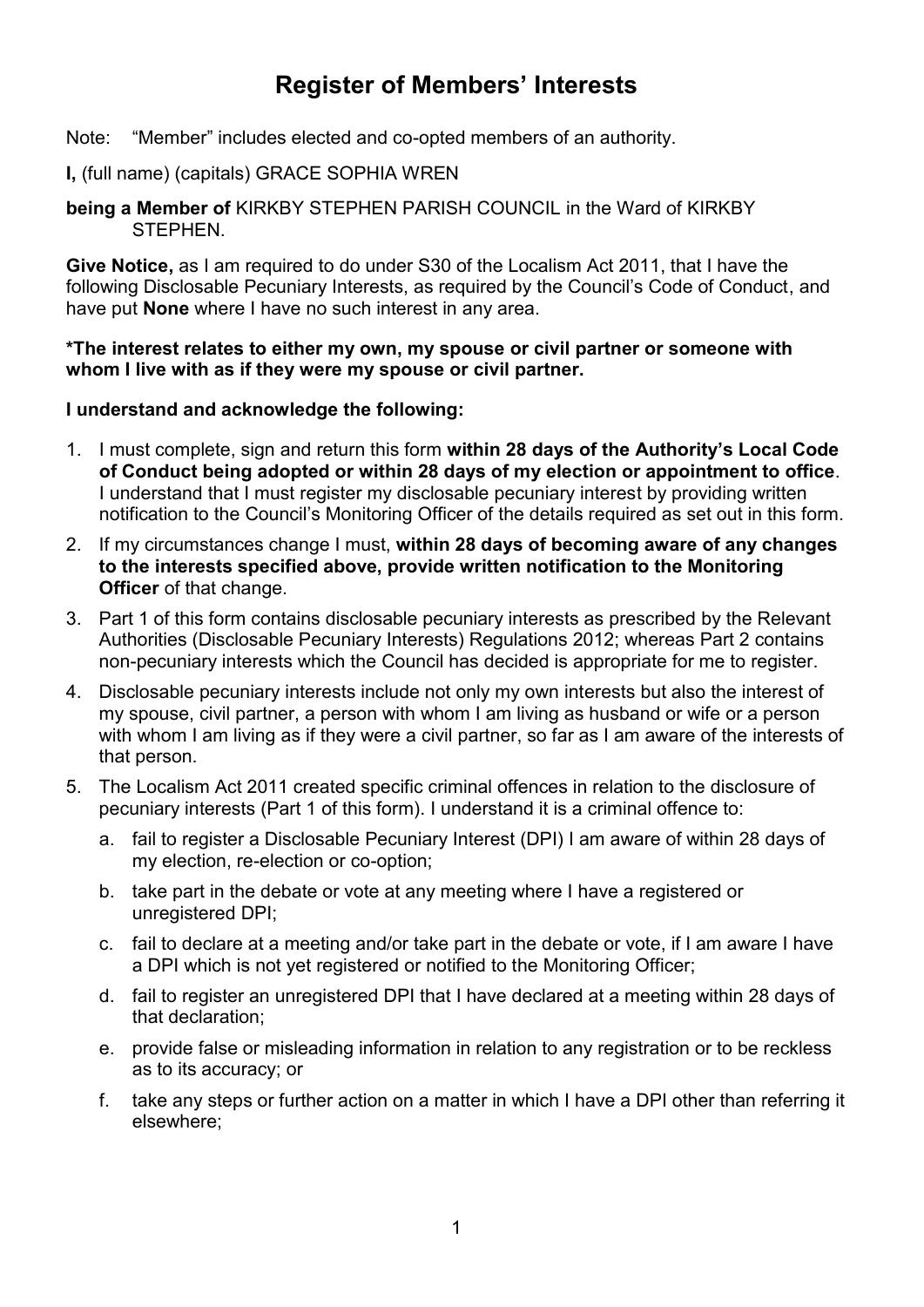in each case without reasonable excuse, and I recognise any such failure is a direct contravention of the Localism Act 2011 and a criminal offence; and may be investigated by the Police and referred to the Director of Public Prosecutions. I understand that upon conviction a Member or Co-opted Member may be fined up to a maximum of £5,000.

- 6. If I feel I have an interest which, if disclosable on a public register, could lead to myself or a person connected to me being subject to violence or intimidation, then I must disclose this as a sensitive interest to the Monitoring Officer on this form but need not declare the nature of the interest.
- 7. I must, **within 28 days of being offered or receiving any gift or hospitality in my capacity as a Member, with an estimated value of at least £25, provide written notification of that interest including details of the person(s) who made the offer or from whom it was received**. I understand that I should do this by completing the **Registration of Gifts and Hospitality** form and returning it to:

 Member Services Eden District Council Town Hall Penrith CA11 7QF

# **Notification of Change of Circumstances**

**A Member must, within 28 days of becoming aware of any change to the interests specified below, provide written notification to the Parish Clerk and/or Monitoring Officer of that change at the Council Offices at the address above.**

#### **I recognise that I have a legal duty to complete this form and that I must not:**

- 1. Omit any information that ought to be given in this notice;
- 2. Provide information that is materially false or misleading; or
- 3. Fail to update this information as my circumstances change.

**Full Name:** GRACE SOPHIA WREN

**Signature:** GW

**Date Completed:** 10/08/2020

#### **Office Use Only**

**Monitoring Officer's Signature:** LISA TREMBLE **Date Received:** 08/10/2020

## **Please retain one copy and send original to Member Services (address above)**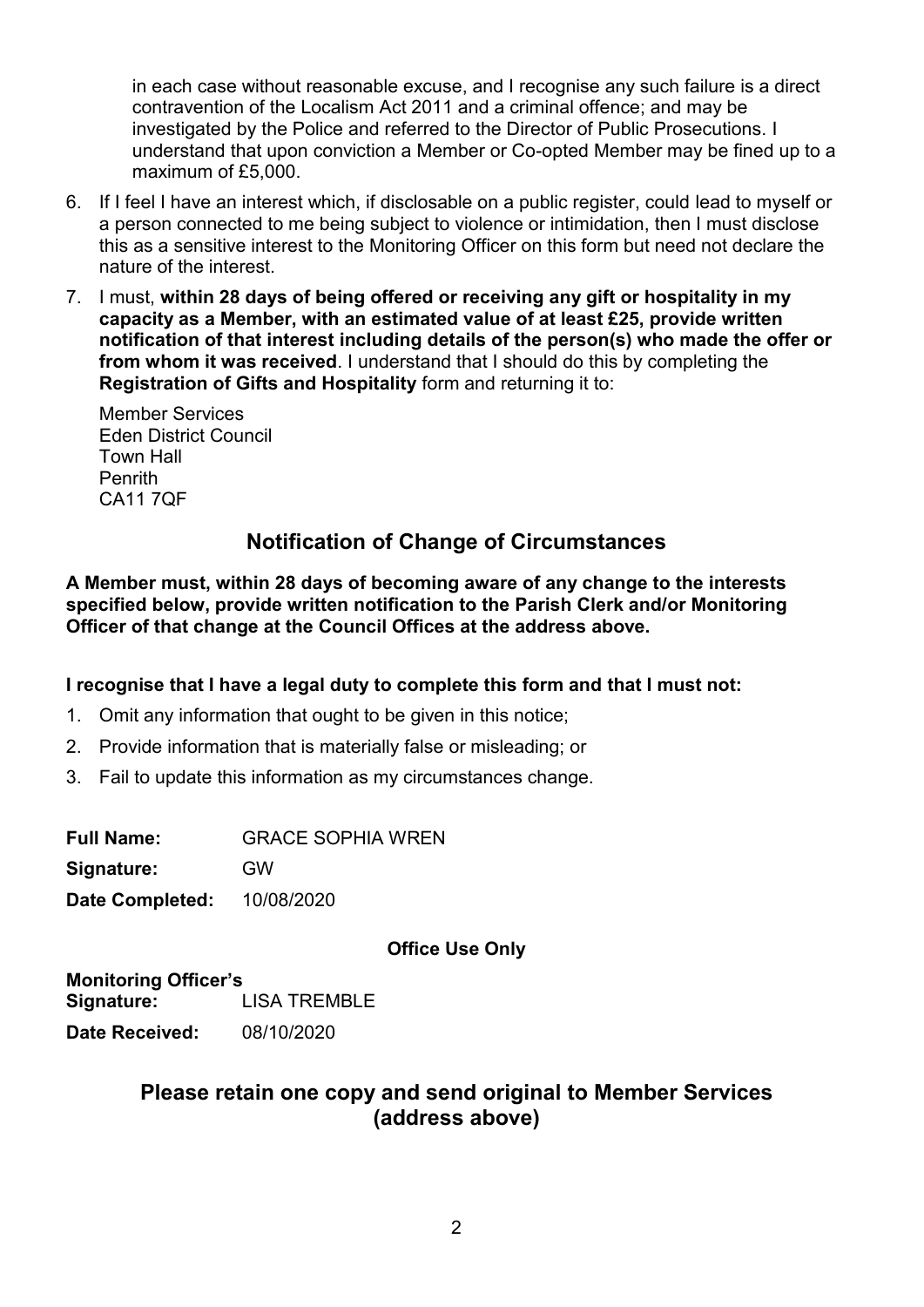# **Part 1: Disclosable Pecuniary Interests**

Please answer all parts of this form. You must enter information in every box. **If you do not have an interest in a particular question please put "None"**. All of your interests must be properly recorded in the appropriate areas.

### **Employment, Office, Trade, Profession or Vocation**

Any employment, office, trade, profession or vocation carried on for profit or gain. (Please include name, address and description if not obvious)

| <b>Myself</b>                                                                  | My spouse or partner* (see definition above) |
|--------------------------------------------------------------------------------|----------------------------------------------|
| <b>Trainee Solicitor</b>                                                       | <b>NONE</b>                                  |
| <b>Burnetts Solicitors</b>                                                     |                                              |
| Victoria House<br><b>Wavell Drive</b><br>Carlisle<br>Cumbria<br><b>CA1 2ST</b> |                                              |

#### **Sponsorship**

Any payment or provision of any other financial benefit (other than from the Council named above) made or provided within the relevant period in respect of any expenses incurred by me in carrying out duties as a Member or towards my election expenses.

This includes any payment or financial benefit from a trade union within the meaning of the Trade Union and Labour Relations (Consolidation) Act 1992.

| <b>Myself</b> | My spouse or partner* (see definition above) |  |
|---------------|----------------------------------------------|--|
| N/A           | <b>NONE</b>                                  |  |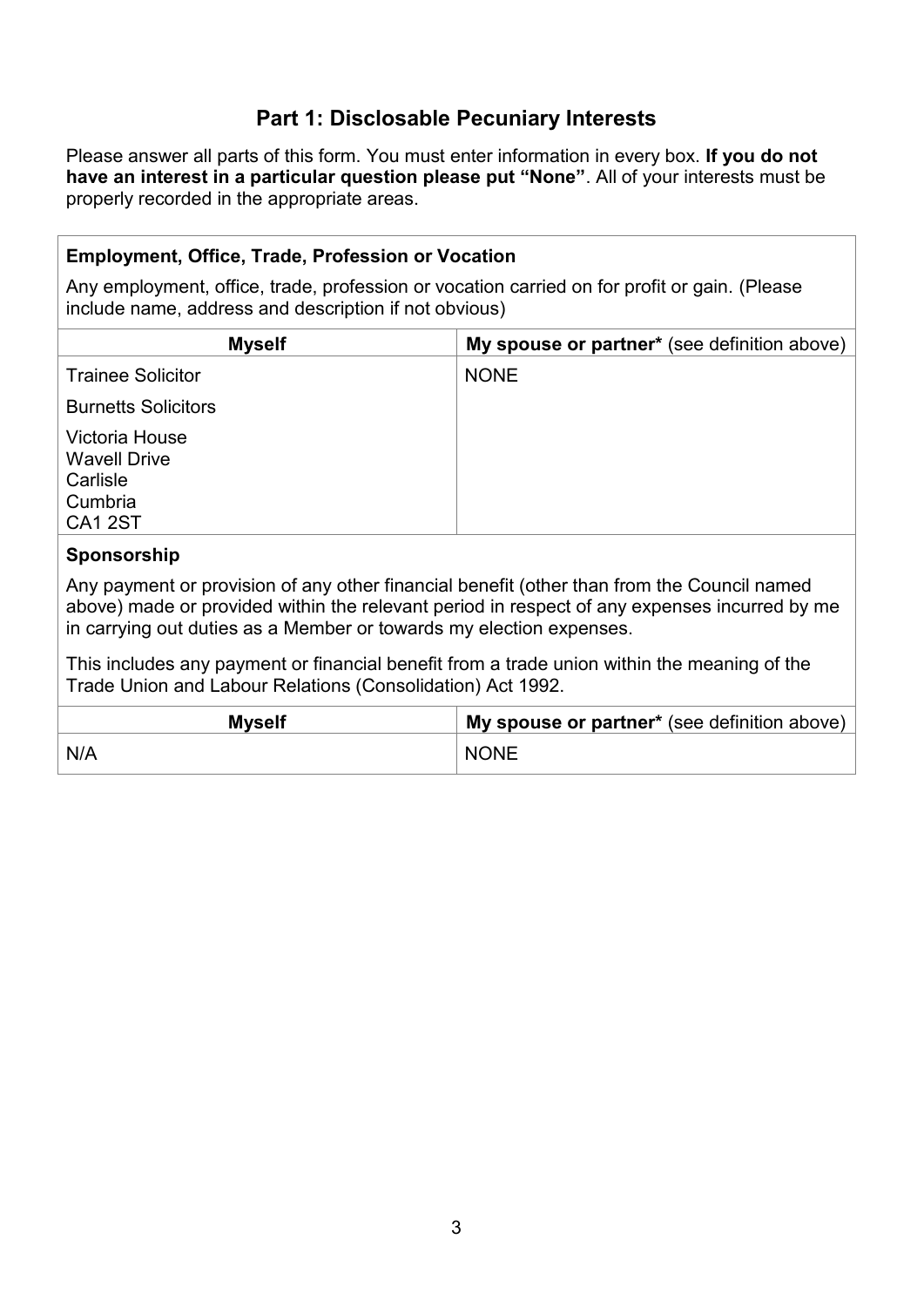### **Contracts**

Any contract which is made between the relevant person (that is me, my spouse or partner) or a body in which the relevant person has a beneficial interest) and the council named above –

- under which goods or services are to be provided or works are to be executed; and
- which has not been fully discharged.

| <b>Myself</b> | My spouse or partner* (see definition above) |  |
|---------------|----------------------------------------------|--|
| N/A           | <b>NONE</b>                                  |  |

#### **Land**

Any beneficial interest in land within the area of the council named above ( that is, any land you own or rent or receive an income from **including the property in which you live** – please include the full postal address ) – if you do not live within the area please specify this on the form.

| <b>Myself</b>                | My spouse or partner* (see definition above) |
|------------------------------|----------------------------------------------|
| Property address:            | <b>NONE</b>                                  |
| 31 Lady Anne Drive<br>Brough |                                              |
| Cumbria                      |                                              |
| <b>CA174BS</b>               |                                              |

#### **Licences**

Any licenses (alone or jointly with others) to occupy land in the area of the Council named above for a month or longer for example something you may do on another's land (for example park a caravan or lodging in someone else's house with permission but no actual tenancy, that is, living with parents/relatives/friends) but you don't necessarily have exclusive use. Include detail and full postal address.

| <b>Myself</b> | My spouse or partner* (see definition above) |  |
|---------------|----------------------------------------------|--|
| N/A           | <b>NONE</b>                                  |  |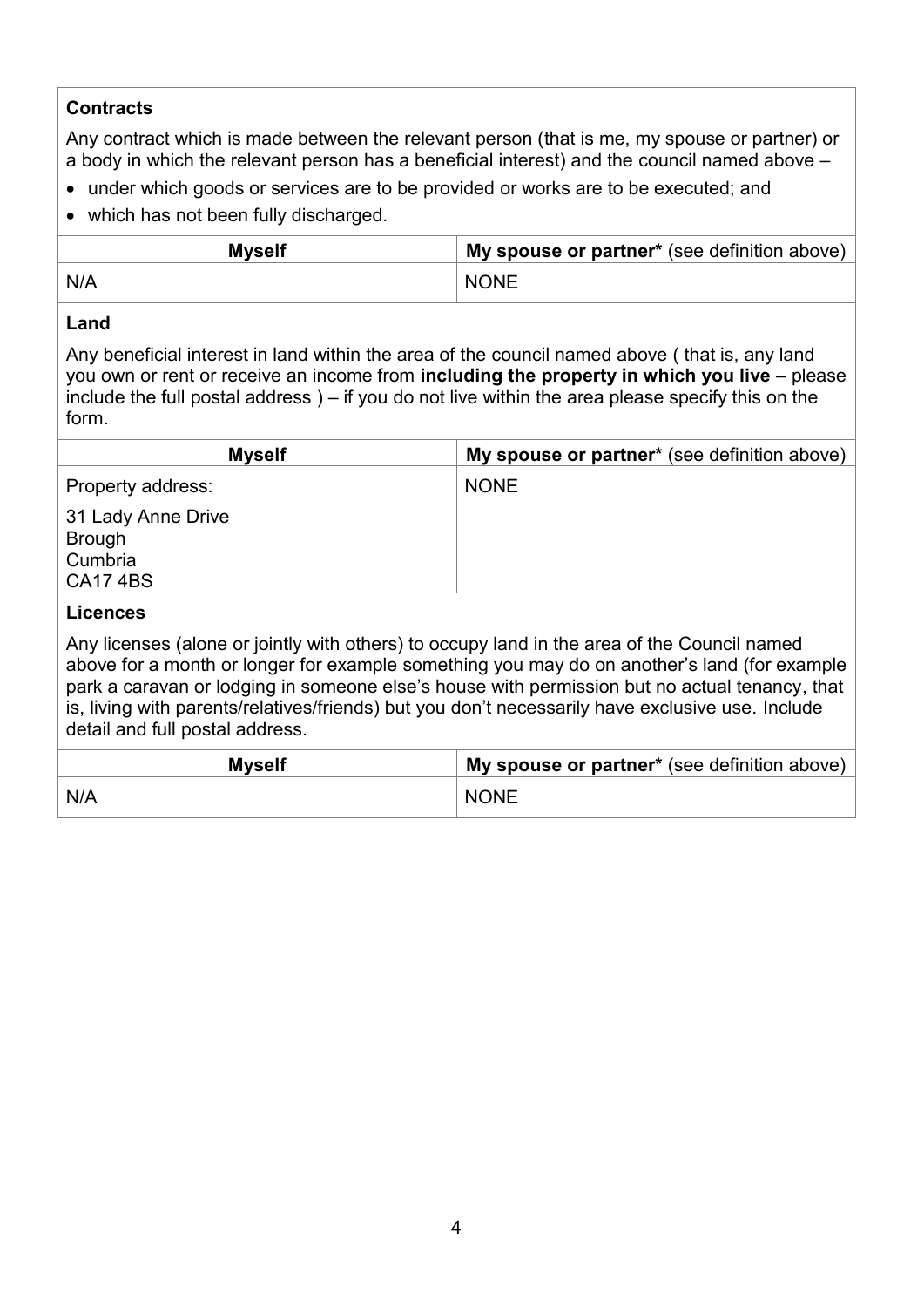### **Corporate Tenancies**

Any tenancy where (to my knowledge) –

- the landlord is the Council named above; and
- the tenant is a body in which I or my spouse or partner\* has a beneficial interest.

| <b>Myself</b> | My spouse or partner* (see definition above) |  |
|---------------|----------------------------------------------|--|
| N/A           | <b>NONE</b>                                  |  |

#### **Securities**

Any beneficial interest in securities of a body where:

- that body (to my knowledge) has a place of business or land in the area of the Council named above; **and**
- **e** either
	- a. the total nominal value of the securities exceeds £25,000 or one hundredth of the total issued share capital of that body; or
	- b. if the share capital of that body is of more than one class, the total nominal value of the shares of any one class in which I or my spouse or partner\* has a beneficial interest exceeds one hundredth of the total issued share capital of that class.

(securities means shares, debentures, debenture stock, loan stock, bonds, units of a collective investment scheme within the meaning of the Financial Services and markets Act 2000 and other securities, other than money deposited with a building society)

| <b>Myself</b> | My spouse or partner* (see definition above) |  |
|---------------|----------------------------------------------|--|
| N/A           | <b>NONE</b>                                  |  |